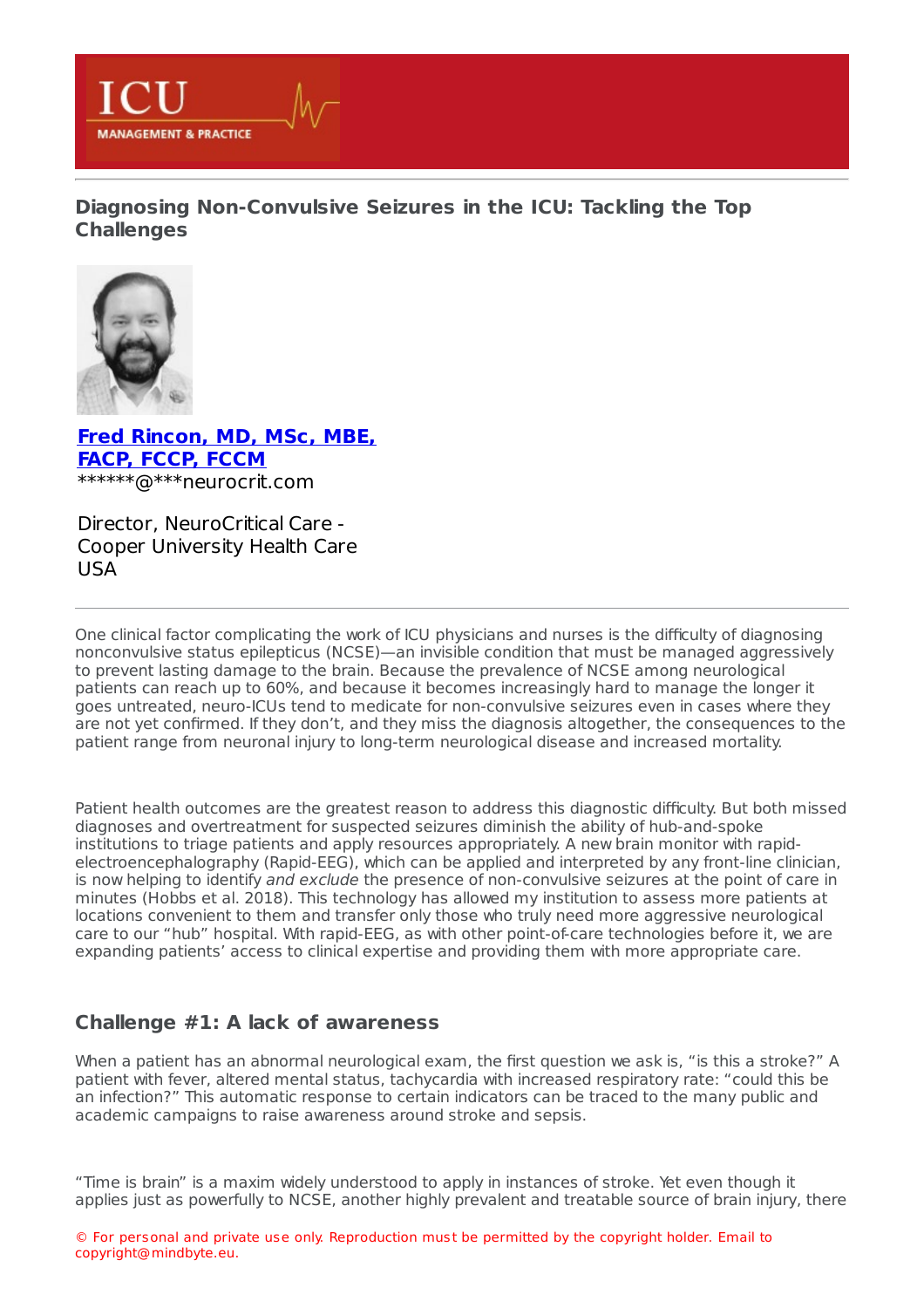applies to NCSE, and the NCSE, and treatable source of brain injury, there is the brain injury, there is the  $\alpha$ have been no comparable campaigns for this condition. Why? The answer may boil down to a longstanding technological gap: the lack of tools to make the diagnosis or rule it out early enough in the patient workup.

# **Challenge #2: A lack of expertise**

The lack of tools is better understood as a lack of expertise. In the neuro-ICU, at least, conventional EEG machines are highly accessible. But even here—and certainly in satellite clinics where many of our patients present first—the limiting factor is the expertise needed to take an EEG and interpret the results.

Before rapid-EEG, the assessment of non-convulsive seizures required the interpretation of an EEG by an epileptologist, neurologist, or trained EEG technician. This limitation has made it effectively impossible to meet the guidelines recommending continuous EEG for patients with suspected nonconvulsive seizure activity in 15 minutes or less, as a conventional EEG typically takes hours (or days, depending on the time of day and week) to deliver results (Yazbeck et al. 2019).

Without the ability to accurately and quickly diagnose NCSE, a broad-scale awareness campaign similar to those around ischemic stroke or sepsis makes little sense. Wider availability of rapid-EEG changes that calculus.

# **Challenge #3: A lack of confidence**

The brain monitor equipped with rapid-EEG does produce a raw EEG—imaging that still requires expertise to read. But this monitor also uses sonification and artificial intelligence to convert that raw data into a clear yes/no for NCSE. Any nurse, resident, or advance practice clinician can immediately determine the presence or absence of NCSE, passing along the raw EEG to an expert when necessary.

### **Challenge #4: Barriers to adopting new technology**

This last challenge consists of three interrelated challenges: a human resistance to change, the cost of purchasing and operating the new technology, and the systems integration lift.

Point-of-care ultrasound provides a useful example of each of these objections. When ultrasound was first becoming available for use by emergency physicians, there was substantial fear about the learning curve ahead. Now, of course, the use of ultrasound by those physicians is fairly standard. Gaining confidence in reading a point-of-care ultrasound image takes considerably more training and judgment than the yes/no answer delivered with rapid-EEG, but there is likely to be some resistance nonetheless.

As with point-of-care ultrasound, the cost and logistics of implementing brain monitoring with rapid-EEG will likely be weighed institution by institution. When ultrasound was proven to generate value and improve patient care, however, it was adopted widely. Still, investments had to be made in training, workflow adjustment, and data/equipment integration in order for hospitals to realise its promised savings and quality improvements.

With rapid-EEG, the training and data integration aspects are largely negligible (training can be completed in about an hour; the EEGs are stored and transmitted via the cloud). But it will still fall to each ICU to incorporate this monitoring into the patient workup and embed the technology logically in

© For personal and private use only. Reproduction must be permitted by the copyright holder. Email to copyright@mindbyte.eu.